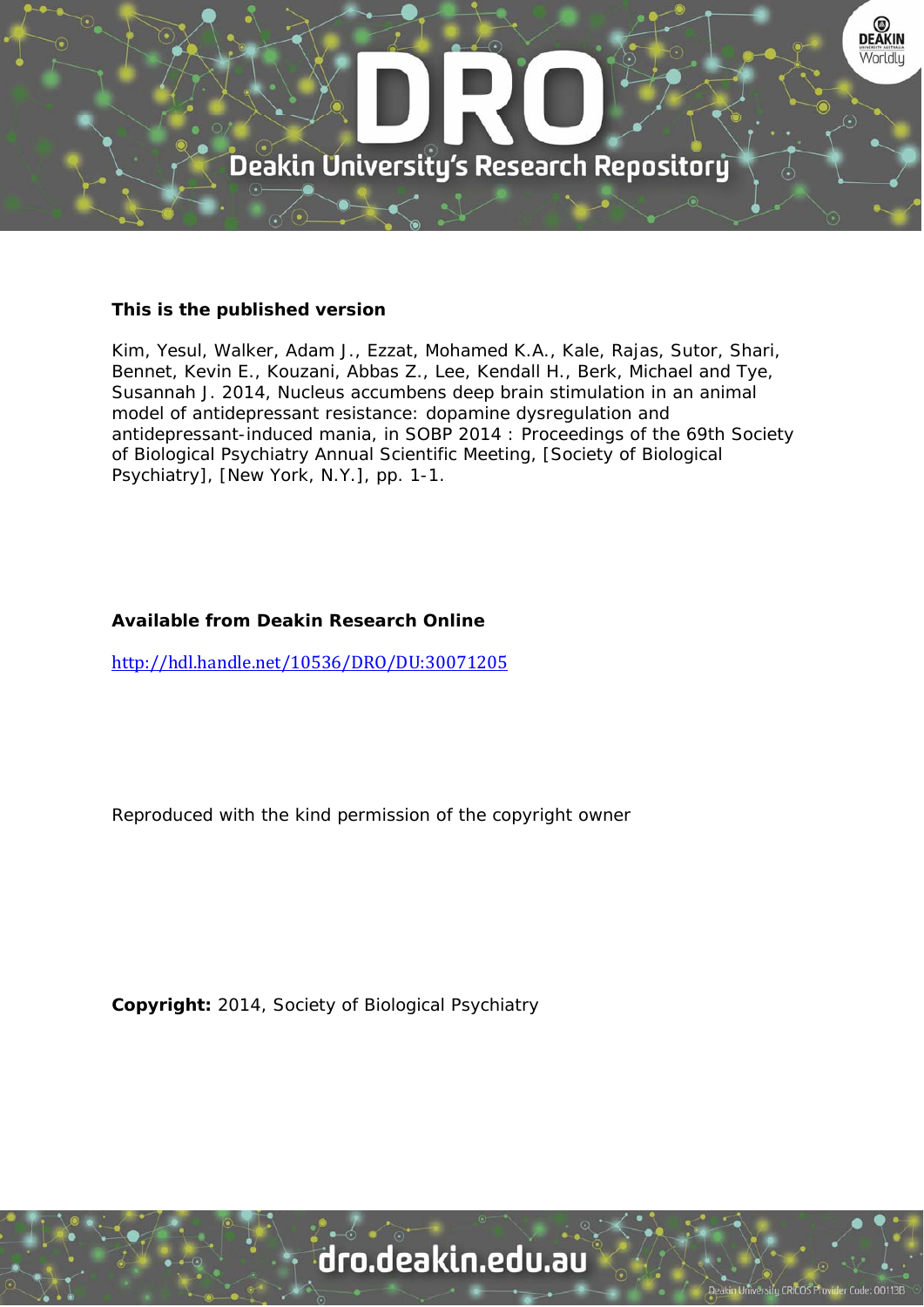## **1118. Nucleus Accumbens Deep Brain Stimulation in an Animal Model of Antidepressant Resistance: Dopamine Dysregulation and Antidepressant-induced Mania**

**Yesul Kim**<sup>1,2</sup>, Adam J. Walker<sup>1,2</sup>, Mohamed K. A. Ezzat<sup>1</sup>, Rajas Kale<sup>1,3</sup>, Shari Sutor<sup>1</sup>, Kevin E. Bennet<sup>4</sup>, Abbas Z. Kouzani<sup>3</sup>, Kendall H. Lee<sup>5</sup>, Michael Berk<sup>6,7</sup>, Susannah J. Tye<sup>1</sup>

1 Department of Psychiatry and Psychology, Mayo Clinic, Rochester, MN , <sup>2</sup>School of Psychology, Deakin University, Melbourne, Australia,<br><sup>3</sup>School of Engineering, Deakin University, Geelong, Australia <sup>3</sup>School of Engineering, Deakin University, Geelong, Australia,<br><sup>4</sup>Division of Engineering, Mayo Clinic, Rochester, MN, <sup>5</sup>Department of Neurologic Surgery, Mayo Clinic, Rochester, MN, <sup>6</sup>School of Medicine, Deakin University, Geelong, Australia, 7 Department of Psychiatry, The University of Melbourne, Melbourne, Australia

**Background:** Dysregulated hypothalamic-pituitary-adrenal axis activity and dopamine neurotransmission are implicated in mood dysregulation, antidepressant efficacy and antidepressant-induced mania.

**Methods:** Adrenocorticotropic hormone (ACTH) (100µg/d) was administered for 21 days in rat and antidepressant efficacy of imipramine (10mg/kg) was assessed in the Open Field Test (OFT) and Forced

Swim Test (FST) on day 15. Imipramine-resistant animals then received 7 days of bilateral nucleus accumbens (NAc) deep brain stimulation (DBS; 130 Hz, 200µA, 90µSec) followed by OFT and FST. In addition, the effects of NAc DBS on ventral tegmental area (VTA) stimulation-evoked NAc dopamine release we monitored in ACTH-treated and control rats using fast scan cyclic voltammetry.

www.sobp.org/journal